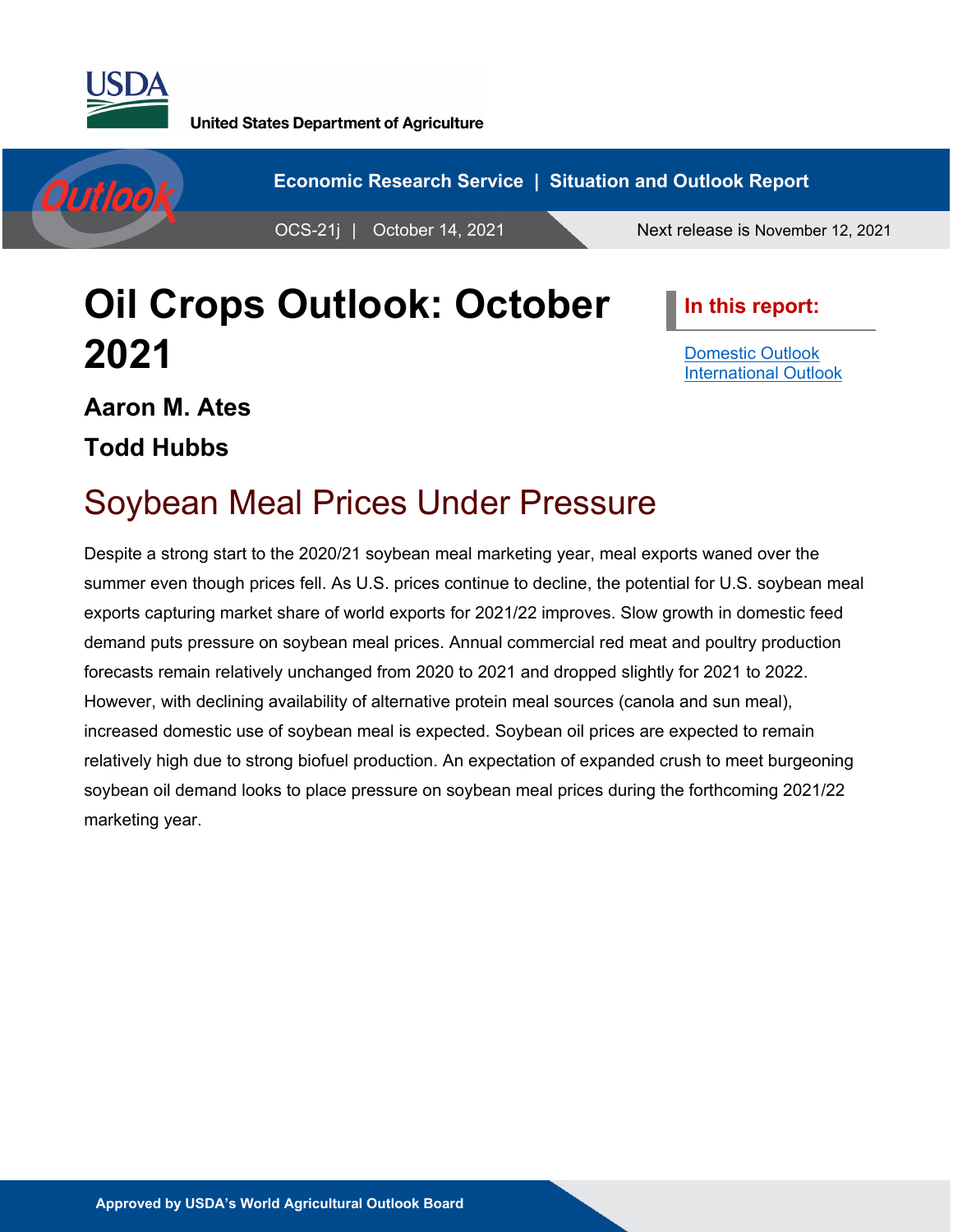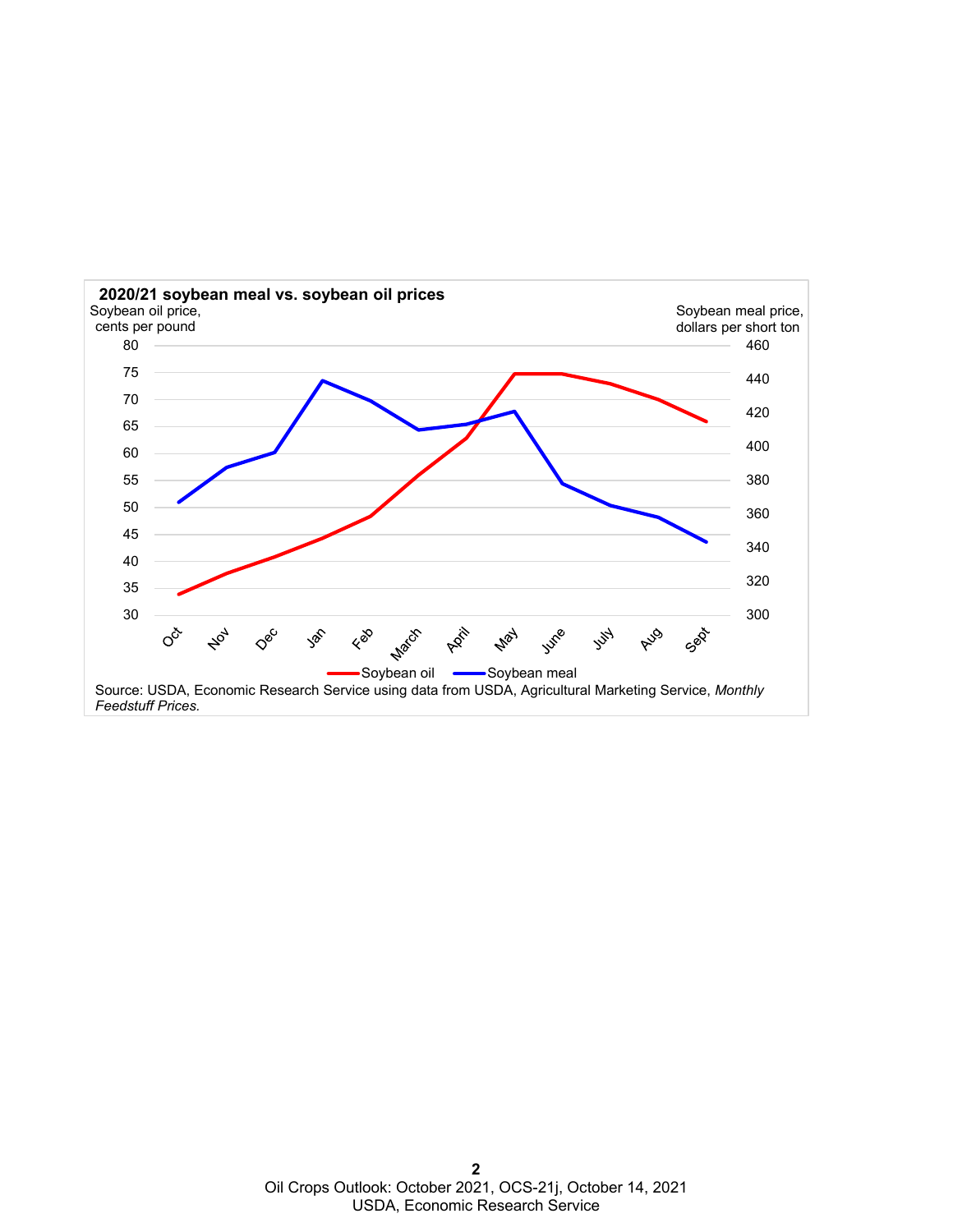### <span id="page-2-0"></span>Domestic Outlook

### Soybean Supply Grows on Stocks and Yield

In the September 30 *Grain Stocks* report, the USDA National Agricultural Statistics Service (NASS) revised old crop (2020/21) soybean acreage, production, and—consequently—yield estimates. Acres sown and harvested were raised by 270,000 acres to 83.354 million acres and by 285,000 acres to 82.603 million acres, respectively. Because yield was seen 0.8 bushels per acre higher at 51 bushels per acre, production was bumped up 80.8 million bushels to 4.216 billion bushels. It is interesting to note that increased production in four of the largest producing States—Illinois, Iowa, Indiana, and Minnesota—account for half of the increase in 2020/21 soybean production. That is, production in Iowa increased 12 million bushels from the most recent estimate, 10.3 million bushels in Illinois, 9.8 million bushels in Minnesota, and 8.6 million bushels in Indiana. September 1 soybean inventory totaled 256.2 million bushels, 46 percent higher than anticipated last month and 268 million bushels lower than September 1, 2020 stocks.

As of October 10, soybean crop development was reported with 92 percent of crops having dropped leaves and 58 percent harvested. USDA, NASS raised the 2021/22 national average soybean yield from last month's forecast of 50.6 bushels per acre to 51.5 bushels per acre in its *Crop Production* report. Higher yields are anticipated for Iowa, Kansas, Minnesota, and Nebraska. These changes are represented in the U.S. soybean new crop production forecast, which is raised by 74 million bushels from last month's estimate to 4.448 billion bushels. In response to higher production, soybean imports are lowered by 10 million bushels to 15 million bushels. Thus, total soybean supply is brought up by 145 million bushels to 4.72 billion bushels.

Higher supply and lower prices provide the potential for stronger crush levels over the next marketing year. Thus, soybean crush is raised by 10 million bushels from last month's estimate to a total of 2.19 billion bushels. Respectively, this increase in soybean crush raises soybean oil and meal production by 115 million pounds and 250 thousand short tons. The growth in supply, in conjunction with a higher crush, drives ending stocks up to 320 million bushels.

As alluded to earlier, soybean meal supply is expected to be 750,000 short tons higher in 2021/22 as export prospects appear formidable and domestic demand wanes at the conclusion of the 2020/21 marketing year. Specifically, the 2021/22 soybean meal supply is projected at 52.5 million short tons, covering this month's 300,000 short ton increase in domestic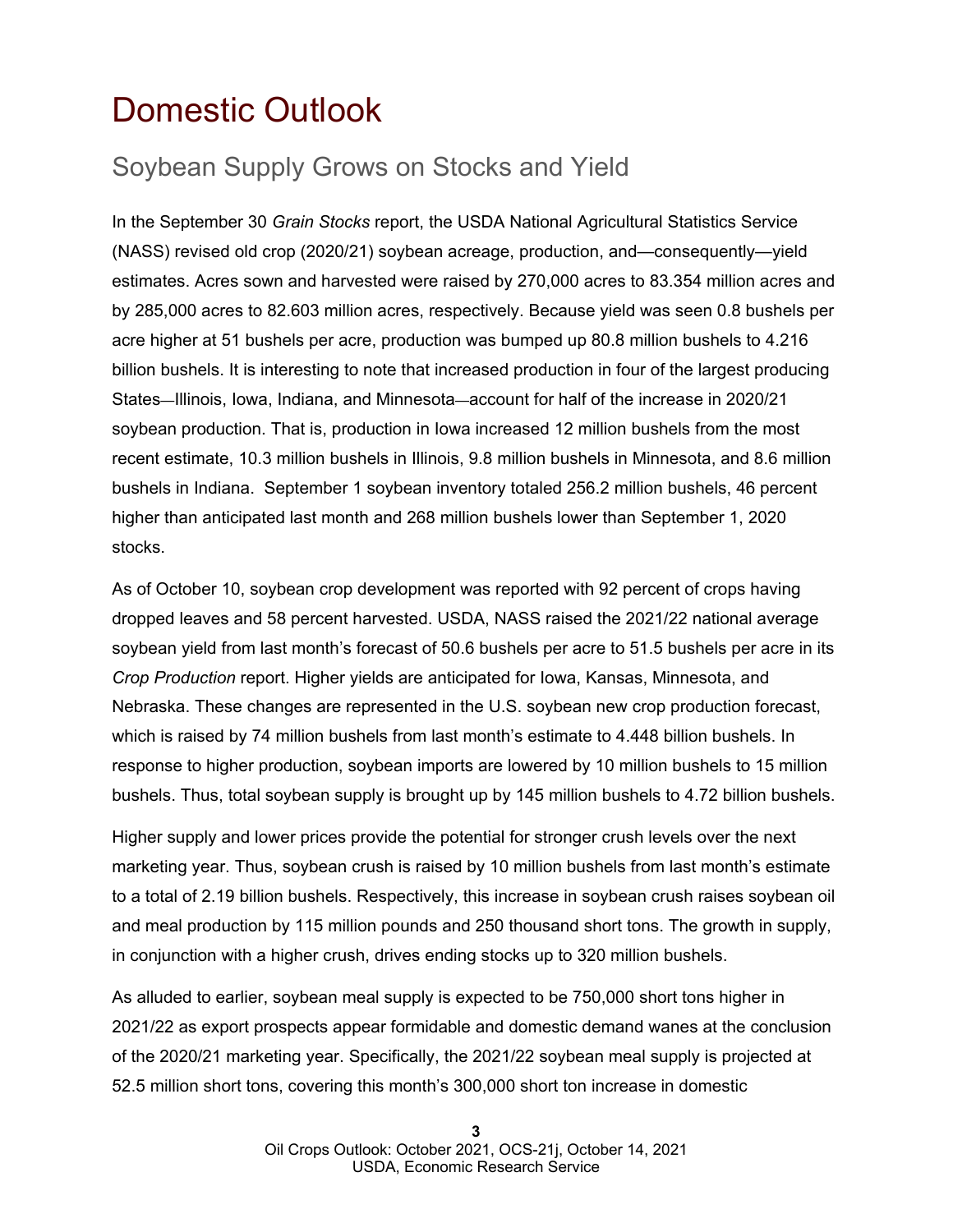disappearance, which raises total demand to 52.1 million short tons. Soybean oil carryin is up by 205 million pounds resulting in a total supply of 28 billion pounds. With use unchanged, soybean oil ending stocks are projected at 1.8 billion pounds, up 320 million from the previous forecast.



### Sunflower and Canola Crop Production

With 88,800 less acres harvested than anticipated, USDA, NASS reports 2021/22 sunflowerseed production to be 1.9 billion pounds, 36 percent lower than 2020/21 production. Mainly due to poor weather conditions, the largest decreases are expected in States that have historically accounted for nearly 75 percent of sunflowerseed production: North Dakota and South Dakota. Moreover, sown acreage for these top two producing States decreased this year by 33 percent and 16 percent, respectively. Drought conditions diminished U.S. average expected yield from 2020/21 by 236 pounds per acre to 1,554 pounds per acre. Per the October 12 *Crop Progress* report released by USDA, NASS, 19 percent of sunflowerseed crops had been harvested.

September 1 sunflowerseed stocks are reported at 388 million pounds in the most recent USDA, NASS *Grain Stocks* report, up 100 percent from last year. Of this total, 298 million pounds are oil type sunflowerseed and 90 million pounds are non-oil sunflower stocks. Even

> **4** Oil Crops Outlook: October 2021, OCS-21j, October 14, 2021 USDA, Economic Research Service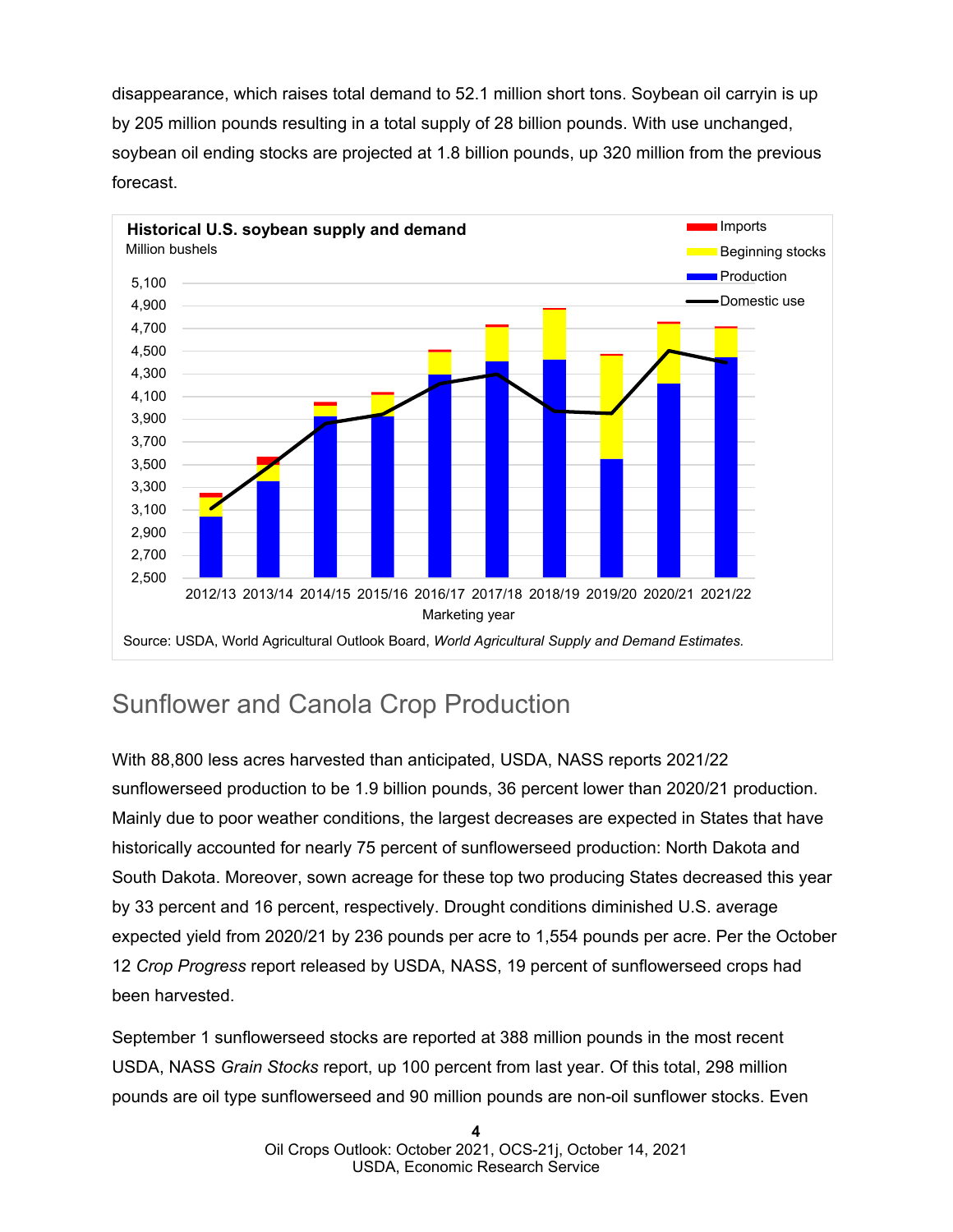still, overall supplies are down 904 million pounds from last year to 2.65 billion pounds. This supply decrease facilitates an increase in the season-average price forecast to \$30.10 per hundredweight from \$21.30 in 2020/21.

The most recent USDA, NASS *Crop Production* report also includes the first survey-based canola production forecast for the 2021/22 marketing year. This report indicates 328,000 more acres of canola were planted than in 2020/21, totaling 2.152 million acres. However, the majority of U.S. canola is produced in the north-central region of North Dakota, just below the major Canadian canola producing provinces of Saskatchewan and Manitoba. Much like these provinces, weather conditions have been unfavorable for canola producers in North Dakota. Consequently, yields are expected to be 42 percent smaller than in 2020/21, settling at 1,119 pounds per acre. In addition to North Dakota, Kansas, Montana, and Washington have seen smaller yields while output in Minnesota is nearly 41 percent higher than last year. Ultimately, this means the U.S. can expect a reduction in canola production of 1.1. billion pounds from 2020/21, to 2.354 billion pounds in 2021/22, on 18 percent higher sown acreage. Along with an expected year over year decrease in imports of nearly 100 million pounds to 882 million pounds, total canola supply for 2021/22 is expected to decrease by 25 percent to 3.71 billion pounds. This supply decrease limits the amount of canola available to be crushed in the U.S. to 3.22 billion pounds.

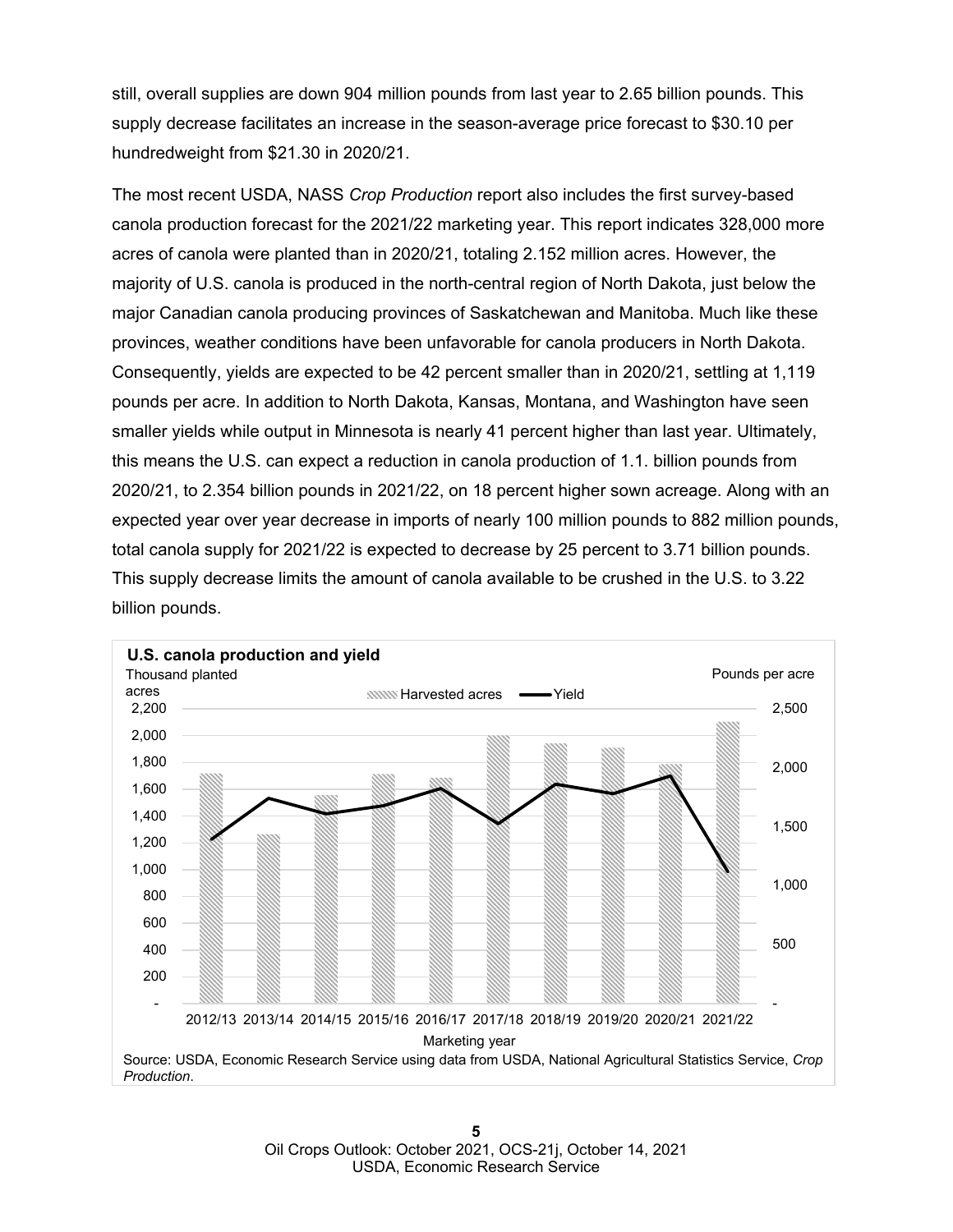The U.S. is not the only canola producing country experiencing record-low canola production. In fact, canola production estimates in Canada—the world's largest canola producer—have been lowered from previous forecasts. Specifically, USDA estimates 2021/22 Canadian canola yield will decline to 1.48 metric tons per hectare from last month's estimate of 1.59 metric tons per hectare, resulting in a 33 percent year-over-year decrease in total production to 13 million metric tons. With lower production, crush is reduced by 555 million pounds and results in lower domestic use of canola meal and oil.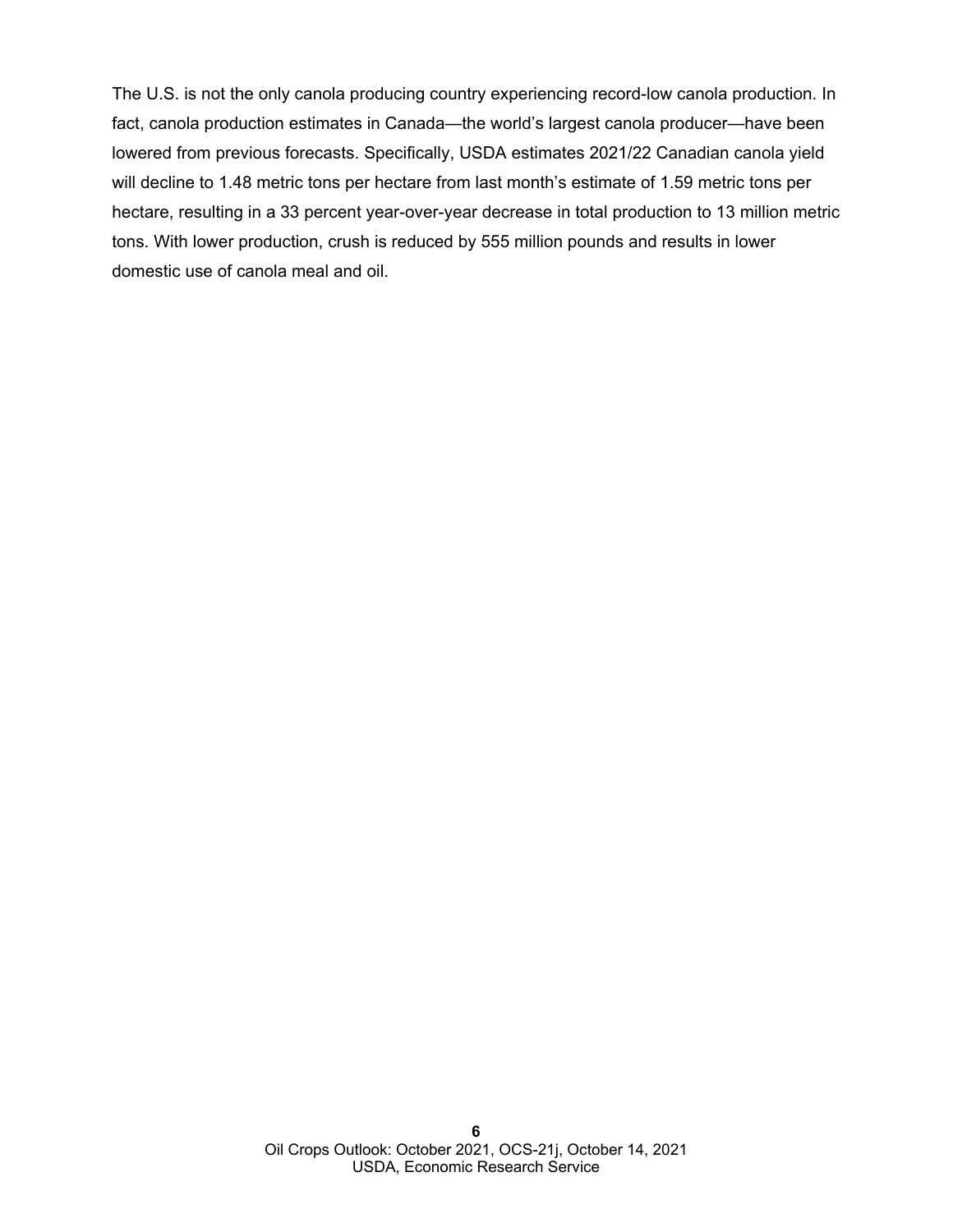### <span id="page-6-0"></span>International Outlook

### Argentine Crush and Production Move Lower

Throughout September, Argentina received some much-needed rainfall in the northeast region of the country. However, the rain was merely enough to dampen the bone-dry Paraná River, continuing to delay the transportation of crush products from major crushing facilities. 2020/21 soybean crush is seen falling 1.15 million metric tons to 39.65 million metric tons. The drop in crush occurred despite marginally higher 2020/21 yields on a lower harvested acreage total down 130,000 hectares to 16.47 million hectares—leading to an upward revision in 2020/21 soybean production by 200,000 metric tons to 46.2 million metric tons. Hence, Argentine exports are expected to fall by 50,000 metric tons to 5.15 million metric tons. The increased supply of soybeans is expected to carry over to the new marketing year, where October 1 beginning stocks are projected to be 25.75 million metric tons.

The increase in Argentina's beginning stocks for the 2021/22 marketing year partly offsets the anticipated decrease in sown area for the upcoming marketing year. In response to profitability for corn production, Argentine producers are expected to plant less soybeans in 2021/22. In turn, harvested area is lowered from 17.2 million hectares to 16.9 million hectares, reducing the total soybean production estimate 1 million metric tons from last month's forecast to 51 million metric tons. Moreover, logistical impediments previously discussed are expected to continue indefinitely. As such, the soybean crush forecast for 2021/22 is lowered by 1 million metric ton to 42 million metric tons. In turn, soybean meal and soybean oil production are also lowered by 400 and 200 million metric tons, respectively, to 32.75 and 8.35 million metric tons. Export volumes for soybean meal and soybean oil are also impacted by the lower crush volumes. Specifically, soybean meal exports are forecast down by 200,000 metric tons to 29.3 million metric tons while soybean oil is lowered by 50,000 metric tons to 6.25 million metric tons.

### Brazil Export Pace Remains Sluggish

Brazil planted 38.6 million hectares of soybeans in the 2020/21 marketing year. With yields reaching all-time highs of 3.55 tons per hectare, Brazil produced a total of 137 million metric tons of soybeans. Despite high production numbers in the current marketing year, exports are lowered by 350,000 metric tons to 81.65 million metric tons as Brazil's main trade partner, China, has slowed their soybean purchases. Brazil is expected to store these soybeans, raising October 1 beginning stocks for the 2021/22 marketing year to 26.95 million metric tons which is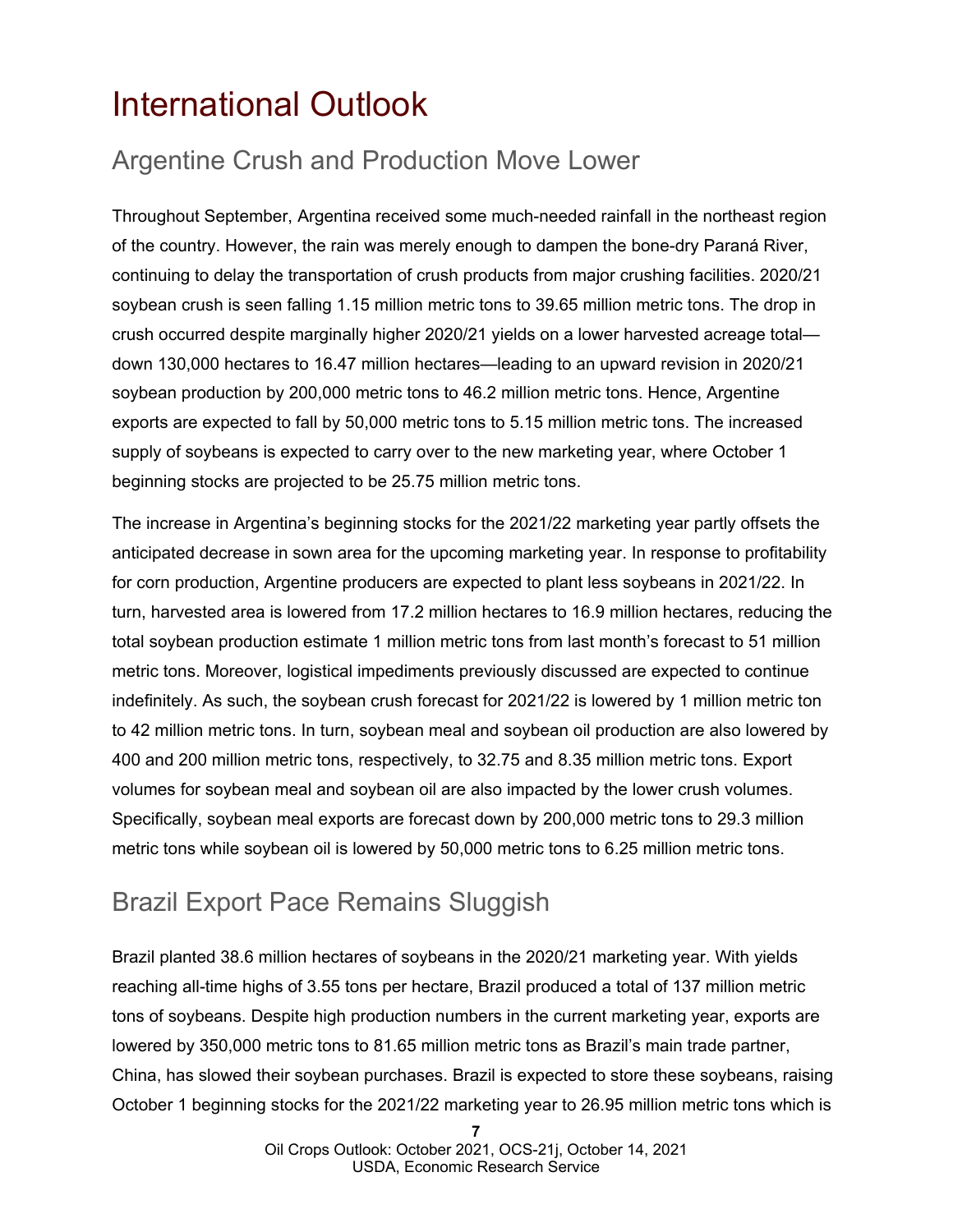up 7 million metric tons from last year. Although Brazil has not experienced problems crushing soybeans like Argentina, Brazil's soybean meal exports remain slow. Brazil's soybean meal exports are forecast down by 470,000 metric tons to 16.63 million metric tons for the 2020/21 marketing year.

While 2020/21 was a record production year for Brazil, producers are expected to re-write the record book in the upcoming marketing year. Yield is anticipated to slightly increase from 2020/21 on a larger harvested area of 40.4 million hectares, resulting in a new production record of 144 million metric tons of soybeans. It is expected 47.7 million metric tons of these soybeans will be crushed. It is anticipated that Brazil soybean meal and soybean oil exports will remain strong in the 2021/22 marketing year, with no changes from last month's estimates.

### Power Outages Disrupt Chinese Trade

China has experienced power shortages/outages in many of their northern provinces in recent weeks. Not only has this situation undoubtedly affected the country's entire food marketing system, but effects are also seen reverberating throughout the global oilseeds market since China is the leading importer of soybeans.

The 2020/21 Chinese soybean crush was lowered by 1 million metric tons to 93 million metric tons. Domestically, crushing facilities housed in China's affected regions may have been impacted. As such, China is expected to maintain a healthy supply of soybeans totaling 153.723 million metric tons, carrying an additional 925,000 metric tons of soybeans into the new marketing year. Whether the power shortages in China are short- or long-lived remain to be seen; however, as discussed above, typical trade partners (i.e., Argentina, Brazil, and the United States) have felt immediate impacts. Heightened competition is expected to ensue in the global soybean trade market when China begins to increase imports, particularly with larger supplies for Argentina and Brazil heading into the United States export season.